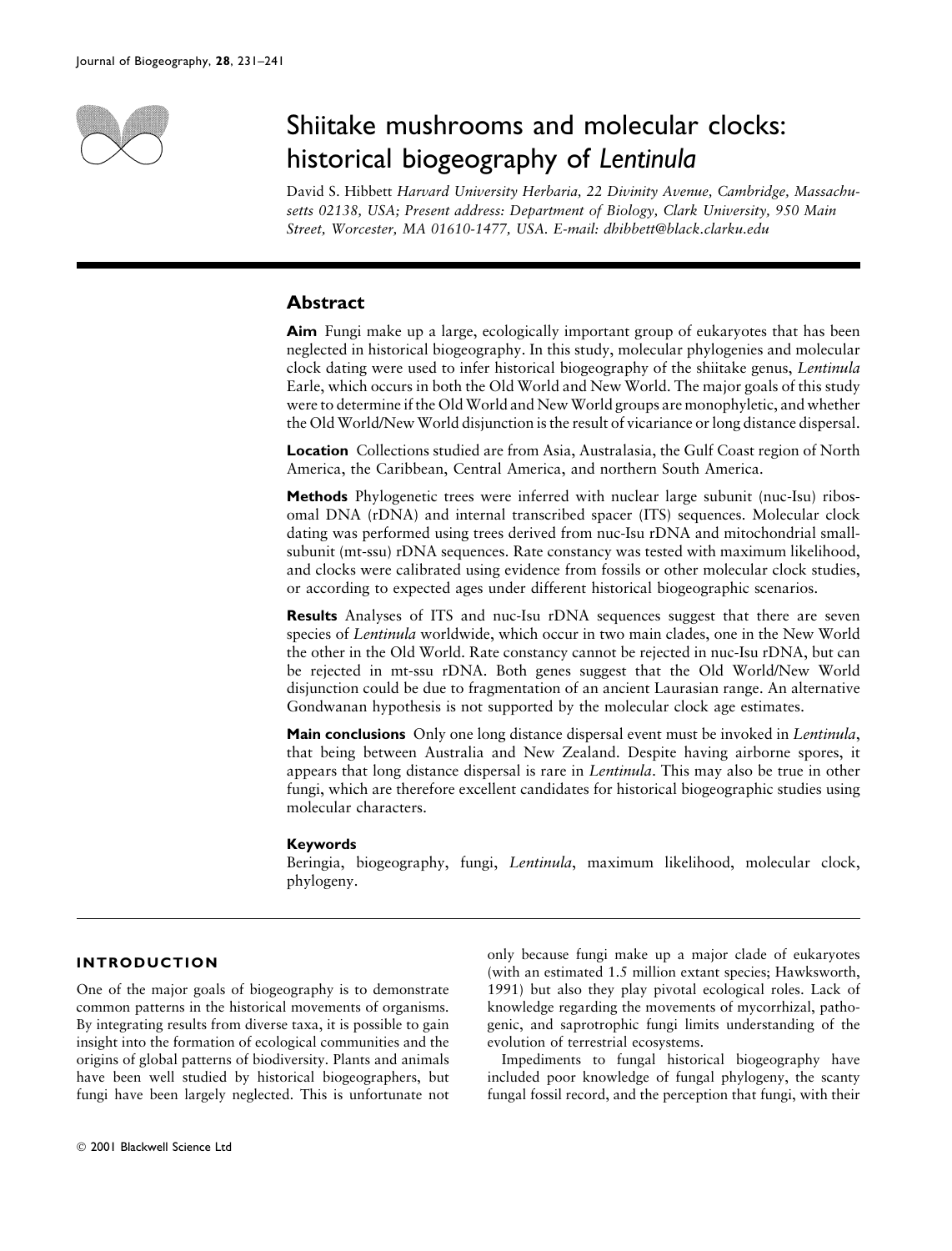airborne spores, have few barriers for dispersal. However, prospects are improving for historical biogeography of fungi (as the existence of this symposium indicates). This is primarily because of the growth of molecular systematics, which has provided phylogenetic resolution at all taxonomic levels in the fungi, as well as insight into dispersal abilities and patterns of gene flow. Finally, in conjunction with the slowly improving fungal fossil record, molecular characters have provided clues to the absolute ages of the major groups of fungi (Berbee & Taylor, 1993; Hibbett et al., 1997a). Recently, there has been an upsurge in the number of fungal phylogenetic studies that have a biogeographic focus, including work on *Pleurotus* (Vilgalys & Sun, 1994), and Gibberella (O'Donnell et al., 1998). In the present study, molecular characters were used to infer phylogenetic and historical biogeographic relationships in Lentinula Earle (Agaricales, Tricholomataceae, Collybieae), which includes shiitake mushrooms.

Shiitake mushrooms have been cultivated for many centuries in China and Japan (Chang & Miles, 1987) and are now grown on a commercial scale worldwide. Wild populations of shiitake mushrooms occur in the Old World and New World. In the Old World, Lentinula ranges from a northern limit in Japan and the Russian Far East, to Southeast Asia and Australasia (including New Guinea, Australia, Tasmania, and New Zealand), and west to Nepal and India, in the foothills of the Himalayas. In the New World, Lentinula occurs in the Gulf Coast region of North America, the Caribbean, Central America, and northern South America (Pegler, 1983). Lentinula has not been recorded in Europe or Africa.

Broad disjunct distributions, like that of Lentinula, can result from long distance dispersal (LDD), fragmentation of ancestral ranges, or both. *Lentinula* reproduces by microscopic airborne spores, which at first glance might suggest that LDD could be common. However, several aspects of the ecology and life cycle of Lentinula suggest that LDD should be rare. *Lentinula* is heterothallic, meaning that it is obligately outcrossing, and it does not produce asexual spores or other mitotic propagules. In addition, Lentinula grows only on hardwood logs, which are patchy discrete resources, and it does not produce rhizomorphs or other somatic structures that would enable it to bridge gaps between logs. Consequently, for LDD of *Lentinula* to occur via spores, two mating compatible spores would have to colonize the very same log. Alternatively, *Lentinula* could be dispersed as dikaryons (the effectively diploid phase of the life cycle) by rafting inside hardwood logs that were already colonized.

Shiitake mushrooms are homobasidiomycetes. In addition to gilled mushrooms, homobasdiomycetes include puffballs, polypores, and other fleshy macrofungi. Homobasidiomycetes are nested within a more inclusive clade, the basidiomycetes, which also includes smuts, rusts, jelly fungi, and certain yeasts. The oldest unambiguous fossil basidiomycete is Palaeancistrus martinii, which is a hyphal fossil from a Pennsylvanian coal ball ( $\approx 300$  Ma; Dennis, 1970). Palaeancistrus has clamp connections, indicating that it is a basidiomycete, but it lacks other characters that would be necessary to determine whether it is a homobasidiomycete or some other kind of basidiomycete. The oldest unambiguous homobasidiomycete fossil is Archaeomarasmius leggetti, which is a gilled mushroom from mid-Cretaceous amber  $\approx 90$  Ma; Hibbett et al., 1997a). Based on molecular characters, Berbee & Taylor (1993) estimated that the basidiomycetes are about 550 Myr BP and that the homobasidiomycetes are about 200 Myr BP.

Species-level taxonomy of *Lentinula* is controversial (Hibbett, 1992; Hibbett et al., 1995). The monograph of Lentinula by Pegler (1983) included five species that were recognized on the basis of morphology and geographical distribution. Three species of *Lentinula sensu* Pegler occur in the Old World: L. edodes (Berk.) Pegler, in North-east Asia, L. lateritia (Berk.) Pegler, in South-east Asia and Australasia (except New Zealand); and L. novaezelandieae (Stev.) Pegler, in New Zealand. These 'species' have been shown to be mating compatible, and consequently some authors have argued that there is only a single species of *Lentinula* in the Old World (Shimomura et al., 1992; Guzmán et al., 1997). Old World and New World isolates have so far proven to be incapable of mating (Guzmán et al., 1997). Two species of Lentinula sensu Pegler occur in the New World: L. borvana (Berk. & Mont.) Pegler and L. guarapiensis (Speg.) Pegler. Lentinula guarapiensis is known only from the type collection (from Paraguay) and its status as a member of Lentinula is controversial. In Pegler's monograph, all other New World populations of Lentinula are referred to L. borvana.

Molecular characters suggest that there are at least five species of Lentinula in the Old World, and at least two species in the New World (besides the questionable L. guarapiensis; Hibbett et al., 1995, 1998). The division of the New World 'L. borvana' into two species is also suggested by anatomical characters and mating compatibility studies (Petersen et al., 1998). Of the five species recognized by Pegler (1983), only L. novaezealandieae appears to be monophyletic. The implications of the molecular phylogeny for conservation of genetic diversity in Lentinula were discussed by Hibbett & Donoghue (1996).

Higher-order relationships between the Old World and New World groups of Lentinula are not well resolved. The degree of divergence in ribosomal DNA (rDNA) and internal transcribed spacer sequences (ITS) between the two New World species of Lentinula are greater than that between any pair of Old World species (Hibbett et al., 1998), suggesting that the most recent common ancestor (MRCA) of the New World species could be older than the MRCA of the Old World species. One possibility suggested by the ITS data is that the New World group of Lentinula is paraphyletic. A recent study using β-tubulin sequences (Thon & Royse, 1999) failed to resolve whether the Old World and New World groups are monophyletic.

In this study, nuclear large subunit (nuc-lsu) rDNA sequences were used to test whether the Old World and New World groups of Lentinula are monophyletic. In addition, an expanded set of ITS sequences was used to assess the geographical distribution of phylogenetic species in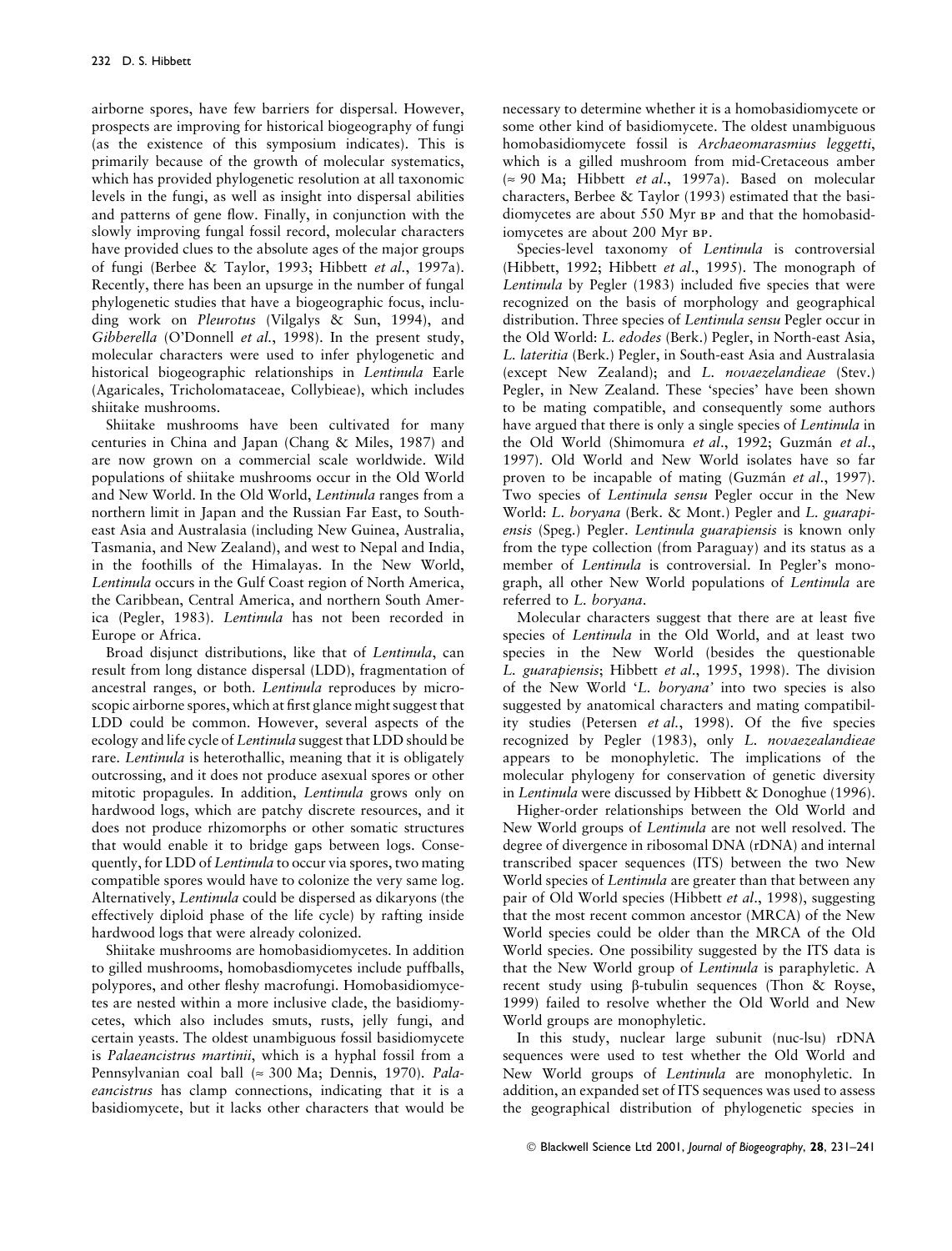*Lentinula*. Finally, molecular clock analyses of partial nuc-lsu rDNA and mitochondrial small-subunit (mt-ssu) rDNA sequences were used to evaluate specific biogeographic scenarios that could explain the present distribution of Lentinula.

# **MATERIALS AND METHODS**

All 43 Lentinula isolates studied by Hibbett et al. (1998), which should be consulted for locality information, were included in the present study. Five new *Lentinula* isolates were used in this study, including three individuals of L. 'boryana' from Venezuela (isolate number LB4264), Brazil (sp834), and Puerto Rico (DSH 98-003), and two individuals of L. 'edodes' from the Russian Far East (BIN 1024) and India (B. Dhanuka s.n.). All isolates were collected from wild populations. Isolate numbers and other information for the remaining taxa included in this study are available from the author. DNA was extracted from cultured mycelia or dried fruiting bodies. Sequences were obtained by automated fluorescent dye terminator cycle sequencing (Applied Biosystems) of polymerase chain reaction (PCR) amplification products (except as noted, below). Protocols for DNA extraction, PCR, and DNA sequencing are standard and have been described elsewhere (White et al., 1990; Hibbett et al., 1995; Moncalvo et al., in press). Sequences were edited with Sequencher (GeneCodes Corp.) and aligned by hand. All data sets and new sequences have been deposited in TreeBASE (accession number S579) and Gen-Bank (accession numbers AF356147-AF356173). Four sets of analyses were performed (described below). Analyses 1 and 2 were intended to resolve phylogenetic relationships of Lentinula, whereas analyses 3 and 4 were used for molecular clock dating.

Analysis 1 used nuc-lsu rDNA sequences from 17 Lentinula isolates (13 Old World, 4 New World) and nine species of collybioid homobasidiomycetes (Collybia and related taxa; one isolate per species). Based on the results of earlier studies (Hibbett & Vilgalys, 1993; Moncalvo et al., 2000), the collybioid taxa were used as outgroups. Characters for Analysis 1 were obtained from an approximately 900 base pair (bp) region at the 5' end of the nuc-lsu rDNA, which was amplified using primers LR0R and LR5, and sequenced with these primers plus primers LR3, LR3R, and LR22 (Moncalvo et al., 2000). Sequences of the collybioid homobasidiomycetes were generously provided by Jean-Marc Moncalvo and Rytas Vilgalys (Duke University, Durham, North Carolina). The phylogenetic analysis used equally weighted parsimony implemented in PAUP\* 4.0b2a (Swofford, 1999). A two-step search protocol was employed: First, a set of 1000 heuristic searches was performed, each with one random taxon addition sequence, and Tree bisectionreconnection (TBR) branch swapping, keeping only two trees per replicate. Second, the set of shortest trees found in step one was used as starting trees for TBR branch swapping with maximum number of trees (MAXTREES) set to 3000. Bootstrap analyses used 100 replicate heuristic searches, each with one random taxon addition sequence, TBR branch swapping, and MAXTREES set to 100.

Analysis 2 used ITS sequences from 48 isolates of Lentinula, including nine isolates from the New World (Brazil, Costa Rica, Mexico, Puerto Rico, Louisiana) and 38 isolates from the Old World (Australia, Borneo, China, India, Japan [including Okinawa], Nepal, New Guinea, New Zealand, North Korea, Russian Far East, Tasmania, Thailand). Most of these sequences were published previously (Hibbett et al., 1995, 1998). The new isolates included in this study are from Puerto Rico, Brazil, Venezuela, India, and Russia. The sequences of the isolates from Brazil and Venezuela were generated by Michael Thon and Daniel Royse (Pennsylvania State University), and were downloaded from GenBank (accession numbers AF079578 = isolate LB4264; AF079579 = isolate sp834). Based on the results of Analysis 1 (see below), the tree was rooted along the branch between the Old World and New World clades. The ITS region was amplified and sequenced using primers ITS3, ITS4, ITS5 and 5.8S, as described by Hibbett et al. (1995). PCR products of isolate DSH 98-003 (Puerto Rico) were cloned into pGEM T-easy (Promega) prior to sequencing, but all other sequences were obtained directly from PCR products. A phylogenetic analysis was performed using the same settings as in Analysis 1. An additional constrained analysis was performed that forced the monophyly of all isolates from Australasia (Australia, New Guinea, New Zealand, Tasmania), but that specified no other topological structure. The constraint tree was constructed in MacClade (Maddison & Maddison, 1992), and the analysis was run in PAUP<sup>\*</sup>, using the same settings as the unconstrained analysis. Constrained and unconstrained trees were compared using the Wilcoxon signed rank (WSR) test in PAUP\*.

Analysis 3 used nuc-lsu sequences from five isolates of Lentinula (two New World, three Old World), seven other species of homobasidiomycetes, and the heterobasidiomycete Dacrymyces chrysospermus, which was used for rooting purposes. The taxa in Analysis 3 represent seven of the eight major clades of homobasidiomycetes recognized by Hibbett & Thorn (2001). Lentinula and Collybia represent the 'euagarics clade', which also includes the mid-Cretaceous fossil Archaeomarasmius (Hibbett et al., 1997a). An equally weighted parsimony analysis was performed in PAUP\* using the branchand-bound algorithm, with gapped positions excluded.

Molecular clock analyses involved two operations: testing for rate heterogeneity and calibrating the clock. A maximum likelihood ratio test was used to test for evolutionary rate heterogeneity, as follows: Branch lengths were estimated with PAUP<sup>\*</sup> on the tree generated in the parsimony analysis using the HKY-Ggr; model of sequence evolution, with and without the enforcement of a molecular clock (transitiontransversion ratio set to two, empirical base frequencies, and among-site rate heterogeneity modelled on a 'discrete gamma' distribution with four rate classes). This resulted in two sets of branch length estimates and likelihood scores. The test statistic is equal to twice the ratio of log likelihood scores, which is  $\chi^2$  distributed with *n*-2 d.f., where *n* is the number of terminal taxa (Yang et al., 1995; Sanderson, 1998a).

After testing for rate heterogeneity, node ages and their standard errors were estimated with the maximum likelihood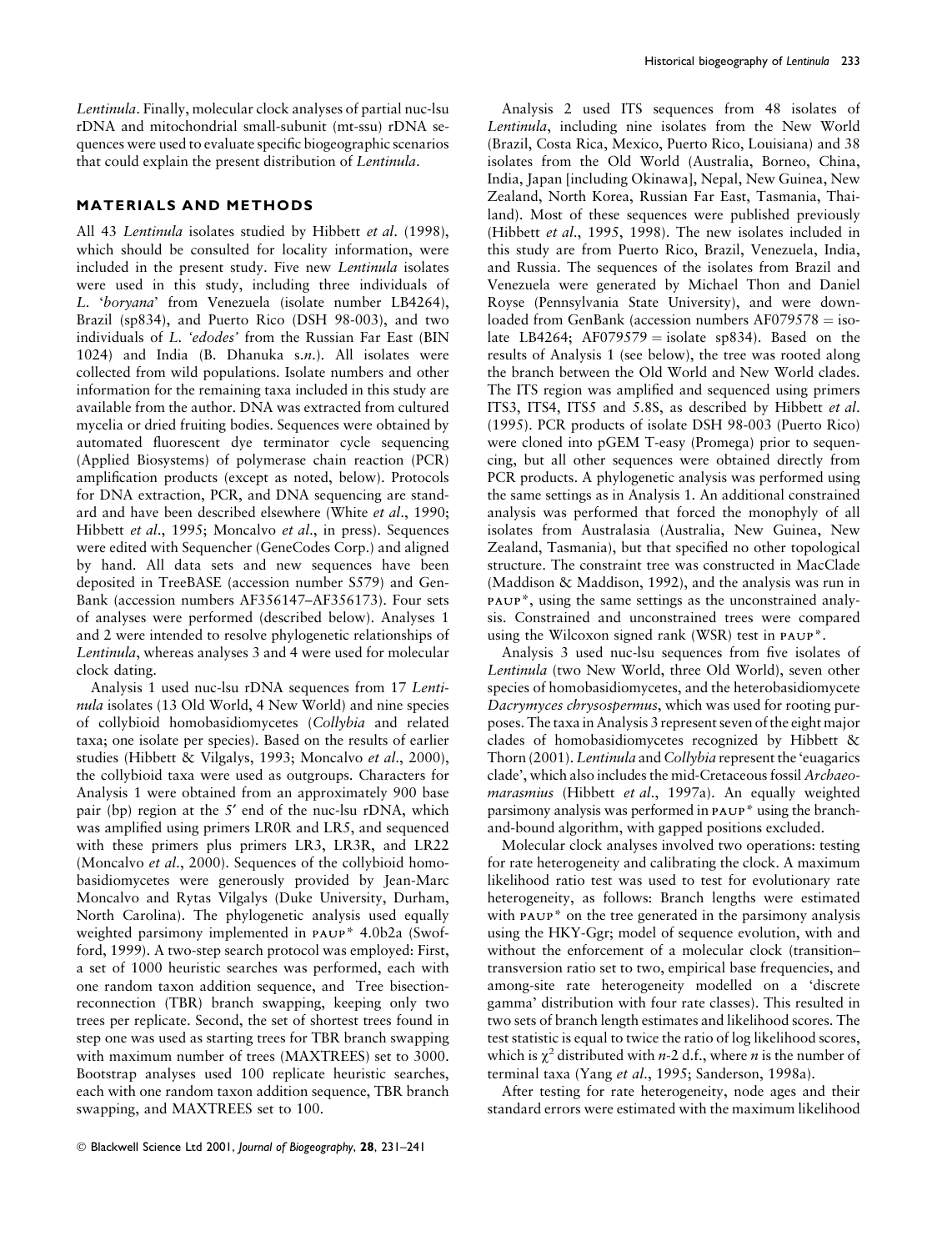program BASEML in the PAML 1.3 software package (Yang, 1997). Settings for BASEML used the HKY-F model, with four rate categories modelled on a discrete  $\gamma$  distribution, transition-transversion ratio set to 2, and molecular clock enforced. Absolute ages of nodes were estimated by fixing the age of one node at a time and using it to calibrate the ages of the remaining nodes. Four different calibrations were used (see Results for a description of the calibration points).

Analysis 4 used mt-ssu rDNA sequences from three isolates of Lentinula (one New World, two Old World), six other homobasidiomycetes, and D. chrysospermus. Except for the *Lentinula* sequences, the mt-ssu rDNA sequences were published elsewhere (Hibbett & Donoghue, 1995; Hibbett et al., 1997b). PCR and sequencing were performed using primers MS1 and MS2 (White et al., 1990). Phylogenetic estimation and molecular clock analyses were performed as in Analysis 3. Node ages were estimated using the same set of calibration points as in Analysis 3.

# **RESULTS**

#### **Analysis I**

Aligned sequences of nuc-lsu rDNA were 853 bp long, including 65 gapped positions (excluding gaps introduced at ends of sequences of uneven length) and 77 parsimonyinformative positions. Phylogenetic analyses produced 37 trees of 287 steps with a consistency index (CI) of 0.752. The strict consensus tree and bootstrap analysis (Fig. 1) provide strong support for the view that Lentinula is monophyletic (bootstrap  $= 91\%$ ), and that the Old World and New World groups are also both monophyletic (bootstrap = 99 and 96%, respectively). In the Old World clade (13 isolates) there is only one resolved node, which includes two isolates from Japan and Thailand (Fig. 1). In the New World clade (four isolates) there is strong support for the existence of one clade that includes isolates from Louisiana and Puerto Rico and another clade that includes isolates from Costa Rica and Mexico (bootstrap =  $100\%$  for both groups; Fig. 1).

#### **Analysis 2**

Direct sequencing of PCR amplified ITS regions in isolate DSH 98-003 resulted in artefacts that suggested heterogeneity among amplified copies of ITS. Three unique clones were obtained, which differed by single base indels or point mutations at three nucleotide positions. All three unique ITS sequences from DSH 98-003 were included as terminal taxa in phylogenetic analyses. Aligned ITS sequences were 1057 bp long, including 498 gapped positions (excluding gaps introduced at ends of sequences of uneven length) and 168 parsimony-informative positions. The large number of gapped positions results from several highly variable regions that could only be aligned within closely related groups of isolates (these being the entire Old World clade and each of



Figure 1 Phylogenetic relationships of *Lentinula* and collybioid homobasidiomycetes inferred from nuc-lsu rDNA sequences. Strict consensus of all 37 most parsimonious trees, 287 steps,  $CI = 0.752$ . Bootstrap values are shown above branches (values <70% are not shown).  $PNG =$  Papua New Guinea.

the two New World clades). In these hypervariable regions, blocks of similar sequences were aligned and offset from other sets of sequences. For examples of ITS alignments in Lentinula, see Hibbett et al. (1995, 1998; the alignments are also in TreeBASE).

Phylogenetic analyses produced over 3000 trees of 234 steps,  $CI = 0.861$  (Fig. 2). The branch between the Old World and New World clades was strongly supported (bootstrap =  $100\%$ ). In the Old World, the clades formerly called groups I-V (Hibbett et al., 1995, 1998) were resolved: Group I (bootstrap =  $77\%$ ) includes isolates from Japan (including Okinawa), Korea, the Russian Far East, Thailand, China, and Borneo. Group II (bootstrap =  $97\%$ ) includes isolates from New Guinea, Australia (Queensland) and Tasmania. Group III (bootstrap =  $86\%$ ) includes isolates from New Zealand. Group IV (bootstrap  $= 100\%$ ) includes isolates from New Guinea. Group V (boot $strap = 92\%$  includes isolates from India. Nepal, and China. Relationships among groups I-V are not resolved with confidence. There is a basal trichotomy in Old World clade in the strict consensus tree, which involves groups I, IV, and II/III/V. The group II/III/V clade is supported with a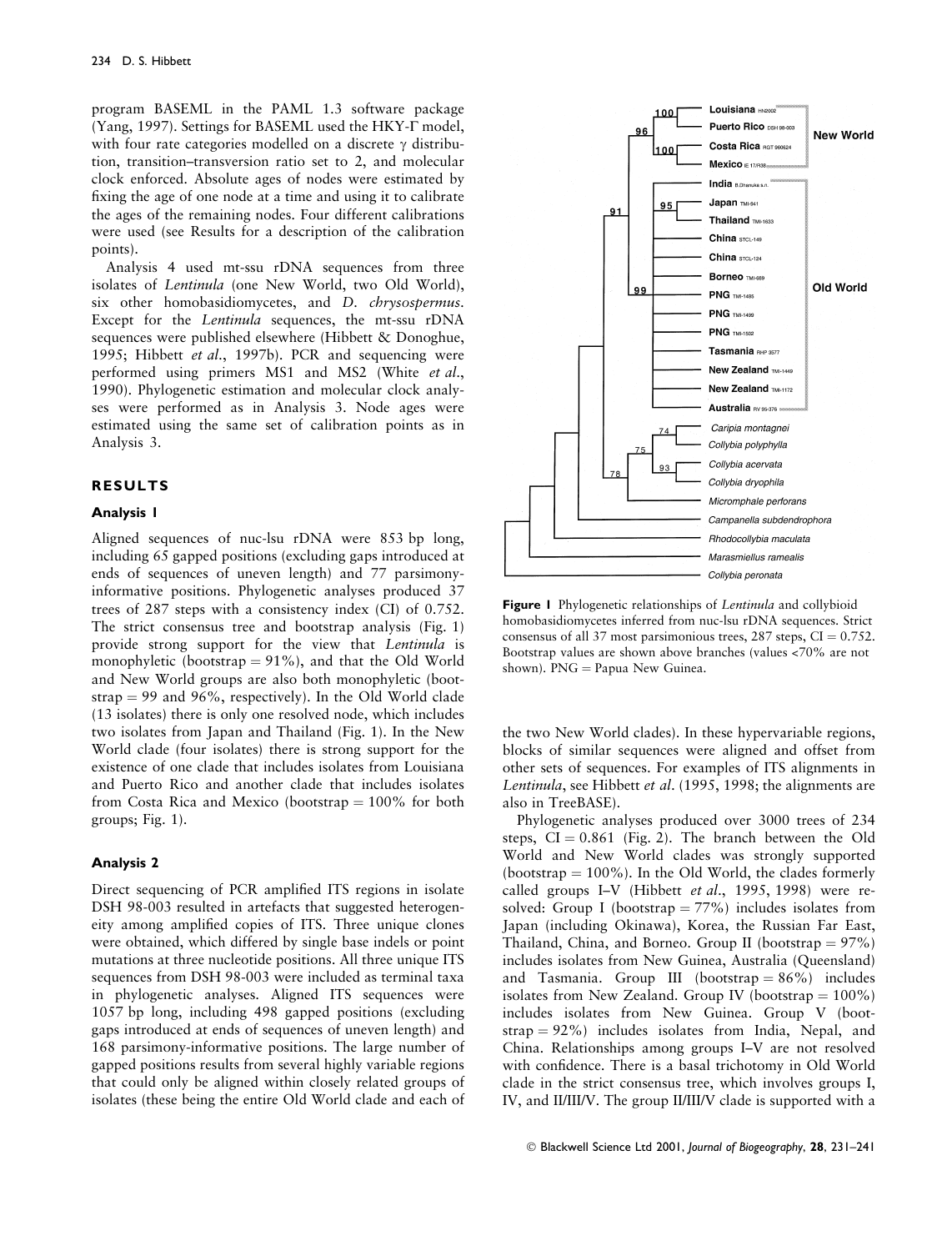

Figure 2 Phylogenetic relationships of Lentinula inferred from ITS sequences. Strict consensus of 3000 + most parsimonious trees, 234 steps,  $CI = 0.861$ . Bootstrap values are shown above branches (values < 70% are not shown). Numbered groups are phylogenetic species of Lentinula discussed in text. Three Puerto Rican terminals represent three unique cloned ITS sequences. PNG = Papua New Guinea.

bootstrap value of 85%, but the group II/V clade is supported at  $<$  70%.

In the New World group there are two strongly supported clades, which we propose to call groups VI and VII (bootstrap =  $100\%$  for both groups). Group VI includes isolates from Mexico and Costa Rica, whereas group VII includes isolates from Brazil, Venezuela, Puerto Rico, and Louisiana. All three clones from DSH 98-003 are in group VII. Although they do not form a monophyletic group, there are no strongly supported nodes that contradict their monophyly.

Constrained analyses that forced the monophyly of the Australasian populations (i.e. groups II–IV) produced over 3000 trees of 238 steps (four steps longer than the unconstrained trees),  $CI = 0.845$ , which could not be rejected using the WSR test (Fig. 3).

#### **Analysis 3**

Aligned sequences of nuc-lsu rDNA for molecular clock analyses were 818 bp long, including 125 gapped positions (which were excluded from parsimony analyses and branch length estimation) and 158 ungapped parsimony-informative positions. Branch-and-bound produced a single tree of 534 steps,  $CI = 0.672$  (Fig. 4). Likelihood of the tree with branch lengths optimized without enforcing a molecular clock was -log 3473.05877, whereas the likelihood with the clock enforced was -log 3479.62045. The difference in likelihood scores is insignificant according to the likelihood ratio test. Thus, the molecular clock could not be rejected.

Node ages in maximum likelihood units and absolute time are given in Table 1. All errors discussed below are equal to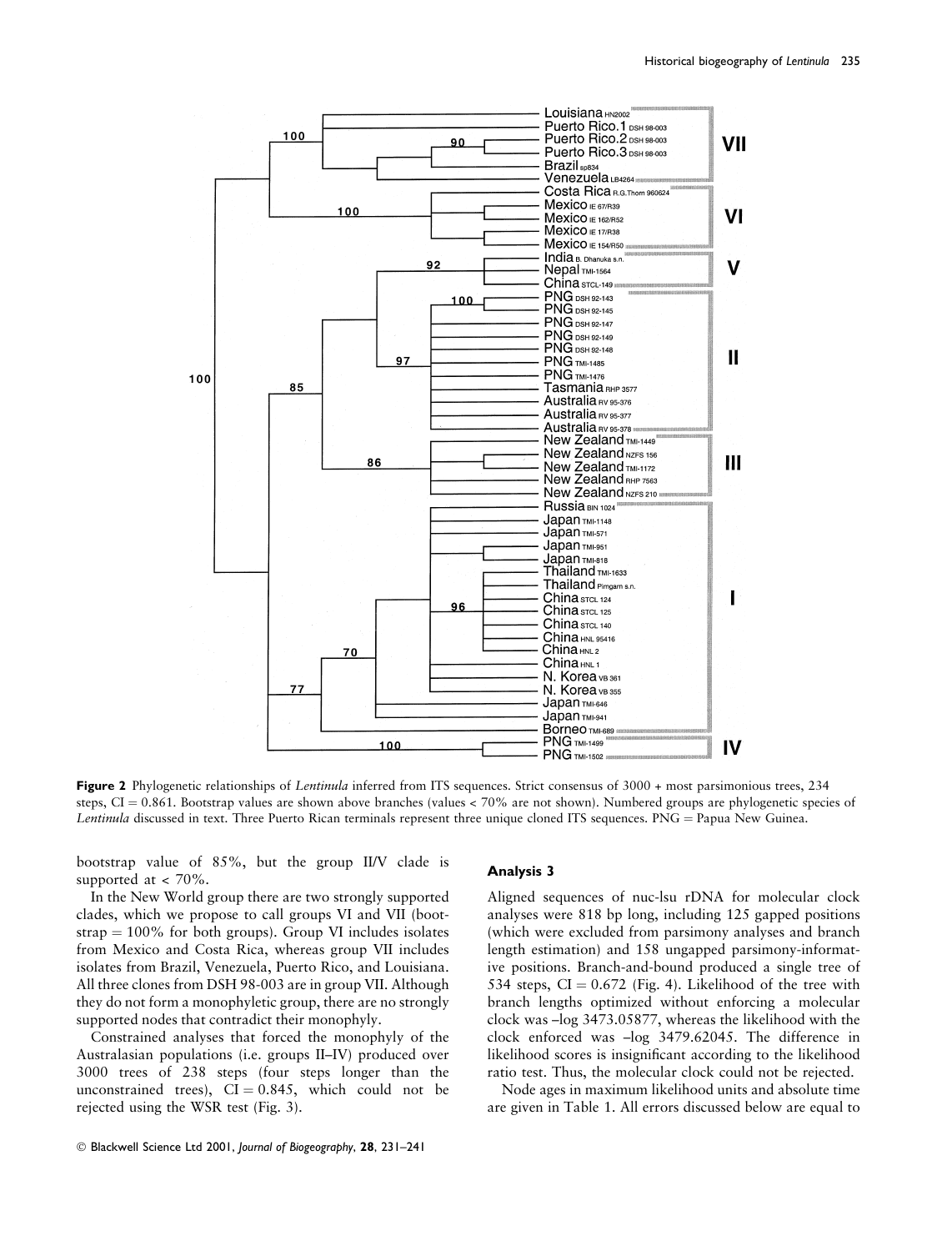

**Unconstrained topology 1 (2 MPRs)** 

Figure 3 Simplified topologies of the Old World clade of Lentinula from unconstrained ITS analyses and constrained analyses that force monophyly of Australasian isolates. There are two general unconstrained topologies that have two and one MPRs of dispersal events, repsectively, and one general constrained topology that has three MPRs of dispersal events (these optimizations assume that the ancestral range of the Old World clade was in continental Asia). Bars on branches represent hypothesized dispersal events. As = Asia; Au = Australia-New Guinea-Tasmania; NZ = New Zealand.

two SE. Four nodes, labelled A-D (Fig. 4), were used as calibration points, yielding four sets of node age estimates:

(1) Node A is the root node of the homobasidiomycetes, which was calibrated at 200 Ma, based on the molecular clock estimates of Berbee & Taylor (1993). With this calibration point, the age of the MRCA of the euagarics clade and its nearest relatives (Node B) is estimated to be 169 Ma  $(\pm 37 \text{ Ma})$ ; the MRCA of the

Old World and New World clades of Lentinula (Node C) is estimated to be  $34$  Ma ( $\pm$  13 Ma); and, the MRCA of the Australian and New Zealand species of Lentinula (Node D) is estimated to be 8 Ma  $(\pm 6$  Ma).

(2) Node B was calibrated at 90 Ma, based on Archaeomarasmius, which is thought to be a member of the euagarics clade (Hibbett et al., 1997a). With this

© Blackwell Science Ltd 2001, Journal of Biogeography, 28, 231-241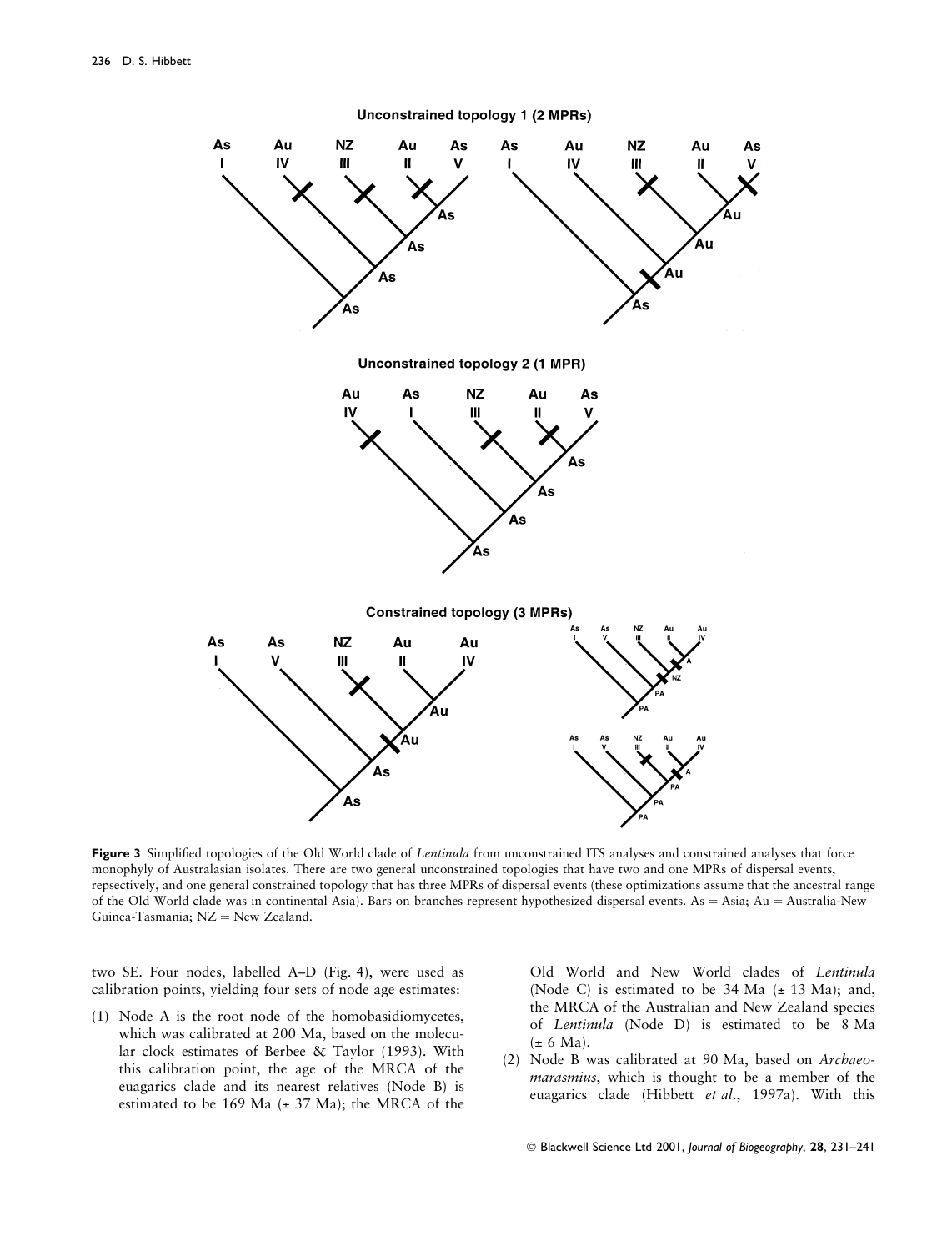

Russula **Boletus** - В Collybia **USA Louisiana** Mexico A **New Zealand Australia** Japan Phellinus - 0.030 substitutions/site

Figure 4 Phylogenetic relationships of *Lentinula* and other homobasidiomycetes inferred from nuc-lsu rDNA sequences. Single most parsimonious tree, 534 steps,  $CI = 0.672$ . Trees are phylograms showing branch lengths estimated with maximum likelihood with (below) and without (above) enforcement of a molecular clock. Labelled nodes A-D are discussed in the text and Table 1.

calibration point, the age of Node A is 107 Ma  $(\pm 25 \text{ Ma})$ , Node C is 18 Ma  $(\pm 7 \text{ Ma})$ , and Node D is 4 Ma  $(\pm 3$  Ma).

- (3) Node C was calibrated at 100 Ma, which is the expected age if the Old World/New World disjunction is the result of fragmentation of an ancient Gondwanan range (i.e. separation of South America and Australia). With this calibration point. Node A is 596 Ma  $(\pm 139 \text{ Ma})$ , Node B is 503 Ma  $(\pm 110 \text{ Ma})$ , and Node D is 25 Ma  $(± 17$  Ma).
- (4) Node D was calibrated at 80 Ma, which is the expected age if the Australian/New Zealand disjunction is

the result of vicariance. With this calibration point, Node A is  $1924 \text{ Ma } (\pm 450 \text{ Ma})$ , Node B is 1625 Ma (± 178 Ma), and Node C is 323 Ma  $(± 121 \text{ Ma}).$ 

# **Analysis 4**

Aligned sequences of mt-ssu rDNA were 412 bp long, including 27 gapped positions (which were excluded from calculations) and 90 parsimony informative positions. Branch-and-bound produced four trees of 324 steps,  $CI = 0.769$ . Branch length estimation and likelihood ratio tests were performed on one of the trees, which was picked at random (Fig. 5). Likelihood of the tree with branch lengths optimized without enforcing a molecular clock was -log 1937.77460, whereas the likelihood with the clock enforced was -log 1951.26977. The difference in likelihood scores is significant according to the likelihood ratio test  $(P < 0.001)$ . Thus, the molecular clock was rejected.

Despite rejection of the clock, the branch lengths inferred with the mt-ssu rDNA sequences could provide crude estimates of the ages of nodes. Therefore, the same four nodes used to calibrate node ages in the nuc-lsu rDNA tree were used to estimate node ages in the mt-ssu rDNA tree. Estimated node ages and their SEs are given in Table 1. Note that if Node C (the MRCA of the Old World and New World clades of *Lentinula*) is constrained to be 100 Ma, then Node A, the ancestor of the homobasidiomycetes is estimated at 3132 Ma (± 915 Ma). If Node D (the MRCA of the Old World clades of Lentinula) is constrained to be 80 Ma, then Node A is estimated to be 4017 Ma  $(± 1173 \text{ Ma}).$ 

#### **DISCUSSION**

Phylogenetic analysis of nuc-lsu rDNA sequences (Analysis 1) suggests that the New World and Old World groups of Lentinula are both monophyletic. The analysis of ITS sequences (Analysis 2) suggests that there are at least seven unique species in Lentinula, as found previously (Hibbett et al., 1998). The five new isolates added to the ITS data set in this study refine understanding of the geographical distribution of Lentinula species. In the Old World, the placements of the new isolates are consistent with expectations: the isolate from the Russian Far East clustered with isolates from North-east Asia, Thailand, and Borneo (group I), and the isolate from India clustered with isolates from Nepal and China (group V). In the New World, the new isolates from Brazil, Venezuela, and Puerto Rico clustered with the isolate from Louisiana (group VII), to the exclusion of the Mexican and Costa Rican isolates (group VI). Based on these results, it appears that there are at least two species in the Americas: group VI, which has a Central American distribution, and group VII, which has a Gulf Coast-Caribbean-South American distribution. Lentinula is reported from several localities in the Caribbean that we did not sample, including Cuba, Hispaniola, Jamaica, Guadeloupe,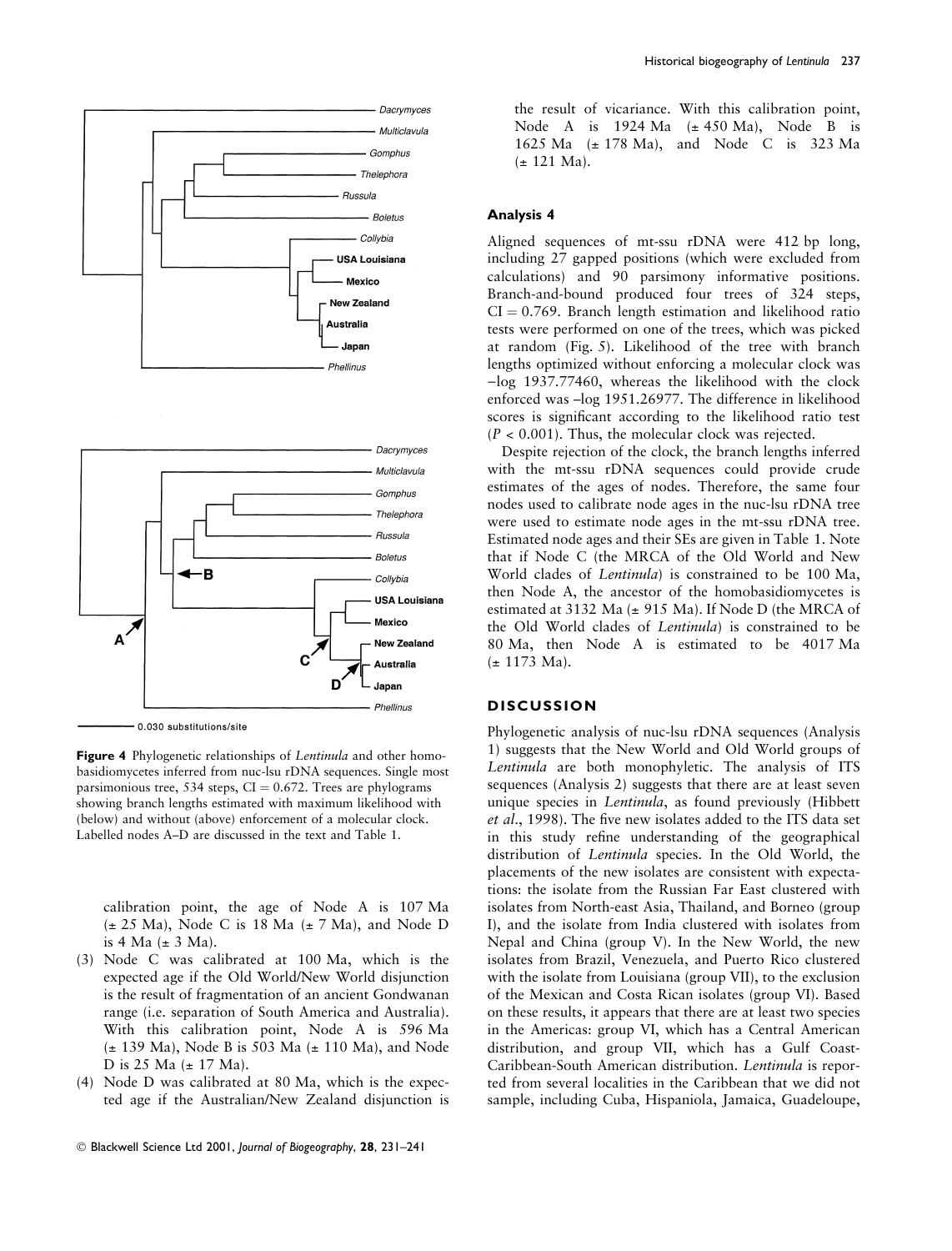|                   | Node | ML units           | Absolute age estimates |               |                |                  |  |
|-------------------|------|--------------------|------------------------|---------------|----------------|------------------|--|
| nuc-lsu rDNA      |      |                    |                        |               |                |                  |  |
|                   | А    | $127.69 \pm 14.94$ | 200                    | $107 \pm 2.5$ | $.596 \pm 139$ | $1924 \pm 450$   |  |
|                   | B    | $107.88 \pm 11.80$ | $169 \pm 37$           | 90            | $503 \pm 110$  | $1625 \pm 178$   |  |
|                   | C    | $21.44 \pm 4.00$   | $34 \pm 13$            | $18 \pm 7$    | 100            | $323 \pm 121$    |  |
|                   | D    | $5.31 \pm 1.83$    | $8 \pm 6$              | $4 \pm 3$     | $2.5 \pm 17$   | 80               |  |
| $mt$ -ssu r $DNA$ |      |                    |                        |               |                |                  |  |
|                   | A    | $131.56 \pm 19.21$ | 200                    | $137 \pm 20$  | $3132 \pm 915$ | $4017 \pm 1,173$ |  |
|                   | B    | $86.23 \pm 12.39$  | $131 \pm 38$           | 90            | $1642 \pm 590$ | $2633 \pm 757$   |  |
|                   | C    | $4.20 \pm 1.79$    | $6 \pm 5$              | $4 \pm 2$     | 100            | $128 \pm 109$    |  |
|                   | D    | $2.62 \pm 1.43$    | $4 \pm 4$              | $3 \pm 3$     | $62 \pm 68$    | 80               |  |

**Table 1** Molecular clock age estimates of nodes in phylogenetic trees in Fig. 4 (based on nuc-lsu rDNA) and Fig. 5 (based on mt-ssu rDNA). Column 2 gives the node ages in maximum likelihood units  $(\times 100)$  ± two SE. Columns 3–6 give absolute node age estimates in millions of years ± two SE. Columns 3–6 each represent a set of node ages obtained by fixing the age of one node (in bold) as a calibration point





Figure 5 Phylogenetic relationships of *Lentinula* and other homobasidiomycetes inferred from mt-ssu rDNA sequences. One of four equally parsimonious trees, 324 steps,  $CI = 0.769$ . Branches that collapse in the strict consensus tree are marked with asterisks. Trees are phylograms showing branch lengths estimated with maximum likelihood with (below) and without (above) enforcement of a molecular clock. Labelled nodes A-D are discussed in the text and Table 1.

Martinique, and Trinidad (Pegler, 1983). We speculate that populations on these islands, as well as other localities in South America, will prove to be members of group VII. However, sampling of Lentinula in the Caribbean and northern South America is still quite fragmentary, and more field work is clearly needed.

The Old World/New World disjunction of Lentinula could be the result of vicariance or LDD. If it is the result of vicariance, then there are two competing hypotheses that need to be tested: a Gondwanan hypothesis and a Laurasian hypothesis (ignoring the possibility of a Pangean distribution). The Gondwanan hypothesis suggests that the ancestral range of Lentinula once spanned what are now South America and Australia. Separation of these land masses is estimated to have occurred about 100 Myr BP (Raven & Axelrod, 1974). Thus, the Gondwanan hypothesis requires that the MRCA of the Old World and New World clades of Lentinula lived at least 100 Myr BP. If the presence of Lentinula in New Zealand is also assumed to be the result of vicariance, then the MRCA of the Australian and New Zealand populations would have to have lived at least 80 Myr BP.

The alternative to the Gondwanan hypothesis is the Laurasian hypothesis, which suggests that the ancestral range of *Lentinula* once spanned what are now Asia and North America, and perhaps Europe. The history of connections and biotic exchanges between North America and Eurasia is complex and controversial. Exchanges between these regions could have taken place through the North Atlantic or through Beringia. The exact times when these routes were open, and had climates and forests suitable to Lentinula are unclear. Nevertheless, based on accounts by Tiffney (1985a,b) and Graham (1993), it appears that dispersal of Lentinula via the North Atlantic would have probably occurred in the late Palaeocene to Early Eocene, about 60-49 Ma. Dispersal via the Beringian route most likely would have occurred in the Early Eocene to Late Oligocene, or possibly Miocene, approximately 60-10 Ma. However, by the end of the Miocene the climate in Beringia probably would have been too cool for Lentinula. Thus, the Laurasian hypothesis requires that the MRCA of the Old World and New World clades is about 10–60 Myr BP.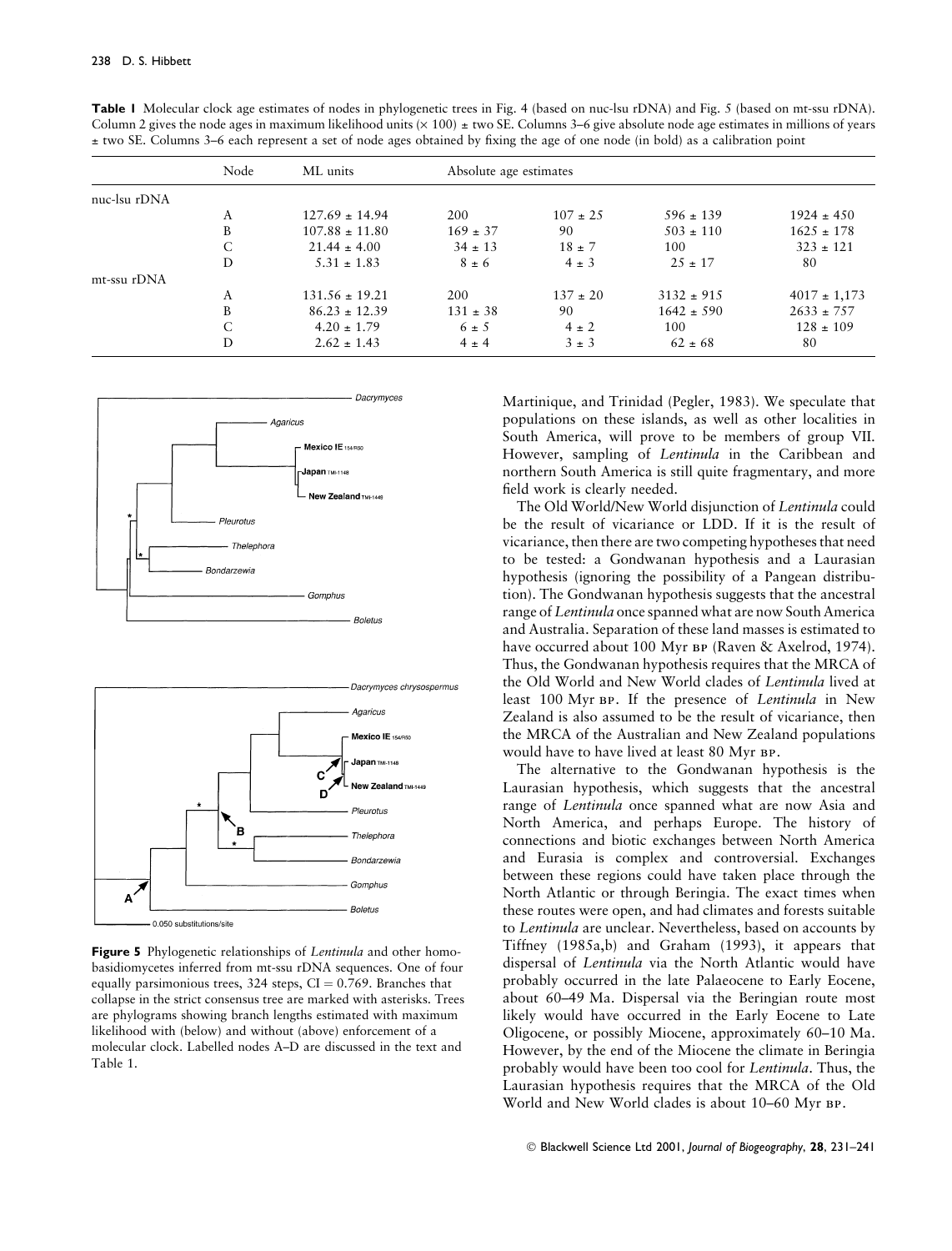Molecular clock analyses were used to test the Gondwanan and Laurasian hypotheses. Molecular clocks can have large associated errors (Hillis et al., 1996; Sanderson, 1998b). In this study, PAML was used to estimate SEs of node age estimates (Yang, 1997). Two genes were used for molecular clock analyses. Based on likelihood ratio tests, a constant-rate model of evolution could not be rejected for the nuc-lsu rDNA, but was rejected for the mt-ssu rDNA. Therefore, the age estimates obtained with the nuc-lsu rDNA are probably more accurate than those obtained with mt-ssu rDNA.

Initially, the nuc-lsu rDNA clock was calibrated with Berbee & Taylor  $(1993)$  estimate that the ancestor of the homobasidiomycetes (Node A) lived about 200 Myr BP. With this calibration point, the nuc-lsu rDNA clock suggests that the MRCA of the euagarics clade and its nearest relatives (Node B) lived about 169 Myr BP ( $\pm$  37 Ma). This age estimate is consistent with the occurrence in the mid-Cretaceous ( $\approx$  90 Ma) of *Archaeomarasmius*, which was not one of the fossils used as a calibration point by Berbee & Taylor (1993). If it is assumed that Node A is about 200 Myr BP, then the nuc-lsu rDNA clock suggests that the MRCA of the Old World and New World clades of *Lentinula* (Node C) is about 34 Ma  $(\pm 13$  Ma). This age estimate is consistent with the Laurasian hypothesis, but it is too recent for the Gondwanan hypothesis.

The strength with which the nuc-lsu rDNA clock rejects the Gondwanan hypothesis can be assessed by considering the node ages that would be implied if the Gondwanan hypothesis was correct. A similar approach was employed by Baum (1998) in a study on biogeography of baobabs. If the Gondwanan hypothesis is correct, then Node C can be calibrated at 100 Ma. Using this calibration point, the nuclsu rDNA clock estimates Node A to be 596 Myr BP  $(\pm 139 \text{ Ma})$ , which is almost three times older than the age estimate of the homobasidiomycetes by Berbee & Taylor (1993) and about twice as old as Palaeancistrus, the oldest known basidiomycete fossil. If Node D, the MRCA of the Australian and New Zealand clades, is used to calibrate the clock, then rejection of the Gondwanan hypothesis is even stronger; using this calibration point, the homobasidiomycetes are estimated to be about 1.9 Byr BP ( $\pm$  450 Ma). These results suggest that the New Zealand population of Lentinula was established via LDD. Because the New Zealand population of Lentinula appears to be monophyletic, only one LDD event is suggested.

As noted previously, the mt-ssu rDNA data set fails the rate constancy test. Nevertheless, estimates of node ages based on the mt-ssu rDNA data should be considered because they provide the only independent corroboration of the nuc-lsu rDNA clock. Assuming that the homobasidiomycetes are about 200 million years old, the mt-ssu rDNA clock suggests that Node C was about 6 Ma  $(\pm 5$  Ma), which may be old enough for dispersal via Beringia, but is probably too recent for dispersal via the North Atlantic (Table 1). In contrast, if the Gondwanan hypothesis is assumed to be correct, then the age of the homobasidiomycetes is estimated to be about 3.1 billion years  $(\pm 915 \text{ Ma}; \text{calibrated at Node})$ 

C) or 4.0 billion years  $(\pm 1.2)$  billion years; calibrated at Node D). Thus, the mt-ssu rDNA clock is equivocal with regard to the Laurasian hypothesis, but it strongly rejects the Gondwanan hypothesis.

If the Laurasian hypothesis is correct, did dispersal of Lentinula between Asia and North America occur via Beringia or the North Atlantic? The nuc-lsu rDNA clock marginally favours Beringian dispersal, as does the mt-ssu rDNA clock. Dispersal via Beringia is also favoured because it does not require that extinction of *Lentinula* in Europe be invoked, whereas dispersal via the North Atlantic does imply extinction in Europe. Thus, dispersal via Beringia is the more parsimonious explanation, one that requires no ad hoc hypotheses.

There is no fossil record of Lentinula in either the Old World or New World. Consequently, the following hypotheses about possible movements of Lentinula in the Old World and New World are speculative. In the World, there are two species of *Lentinula*: group VI, with a Central American distribution, and group VII, with a Gulf Coast-Caribbean-South American distribution. It is plausible that Lentinula was driven out of Beringia at the same time that the Palaeotropical flora in North America retreated southward during the late Miocene to Pliocene (10-3 Ma: Graham, 1993). The subsequent expansion of arid regions in the west and south-west of North America may have created a barrier to gene flow between eastern and western populations, resulting in allopatric speciation. Similar patterns of movement have been inferred in plants, leading to the floristic similarities between eastern North America and eastern Mexico (Graham, 1993). Dispersal of group VII from North America to South America presumably occurred via island hopping through the Caribbean. Alternatively, group VII may have been dispersed overland through Central America, but this would require that extinction in Central America be invoked.

The situation is more complicated in the Old World than in the New World because there are five species of Lentinula in the Old World, not just two, some of which have overlapping ranges. Nevertheless, the same general pattern of dispersal from what are now temperate and boreal areas into the current temperate-tropical range probably occurred. At present, *Lentinula* occurs on many islands of South-east Asia and Australasia. However, during periods of glacial maxima in the Holocene, South-east Asia, Sumatra, Java, and Borneo were connected by land, as were Australia, New Guinea, and Tasmania (Pielou, 1991). Thus, dispersal through much of the Old World would require only diffusion over land and across limited stretches of water. Major water barriers for dispersal of Lentinula would have been between South-east Asia and Australasia, and between Australia-New Guinea-Tasmania and New Zealand.

The number of dispersal events between Asia and Australasia that must be invoked is dependent on the topology of the Old World clade, which is not resolved with confidence. Unconstrained trees have two general topologies; one topology shows group I to be the sister group of the rest of the Old World clade, whereas the other topology shows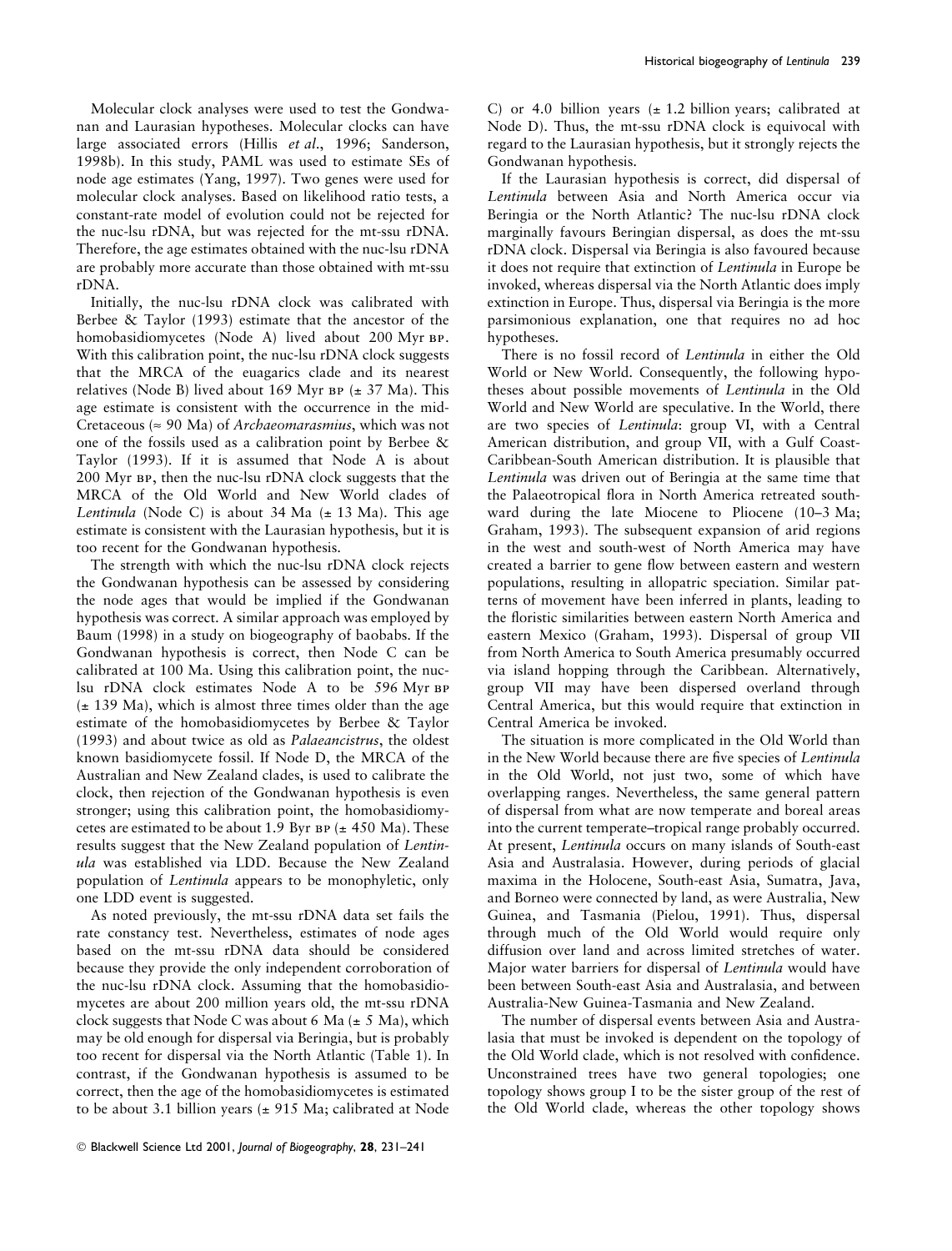group IV to be the sister group of the rest of the Old World clade (Fig. 3). Either topology implies a minimum of three dispersal events between Asia and Australasia (Fig. 3). However, alternative trees from the constrained analysis that require only two dispersal events (one from Asia to Australia-New Guinea-Tasmania, and a second from Australia-New Guinea-Tasmania to New Zealand) cannot be rejected based on the WSR test (Fig. 3).

#### **CONCLUSIONS**

Phylogenetic relationships of shiitake mushrooms are more complex than recent classifications would suggest (Pegler, 1983; Shimomura et al., 1992; Guzmán et al., 1997). Worldwide there are at least seven species of Lentinula that are divided into two major clades, one in the Old World and the other in New World. Molecular phylogenies and molecular clock age estimates are consistent with the view that the Old World/New World disiunction is the result of vicariance, probably involving fragmentation of an ancient trans-Beringian range. The present distribution of Lentinula is very broad, but for the most part the spread of Lentinula can be explained in terms of diffusion and limited island hopping. In its approximately 34 Myr history, only one LDD event must be invoked in *Lentinula*, that involving dispersal between Australia and New Zealand. These inferences are consistent with the view that LDD is rare in Lentinula. The same is probably true in other fungi, especially heterothallic species that lack long-lived asexual phases and that do not produce mitotic propagules. Such organisms, including many basidiomycetes, are excellent candidates for historical biogeographic studies using molecular characters. However, there will always be some degree of error in molecular estimates of tree topologies and node ages. The robustness of historical biogeographic hypotheses to error in phylogenetic estimation should always be assessed, using techniques such as bootstrapping and maximum likelihood ratio tests. As the number of rigorous phylogeny-based analyses of fungal biogeography increases, we may begin to perceive general patterns in the historical movements of fungi.

# **ACKNOWLEDGMENTS**

I thank Greg Mueller, Timothy Entwistle and Rytas Vilgalys for inviting me to participate in their symposium on biogeography of cryptogams at the XVI International Botanical Congress, Qiuxin Wu, who made valuable comments on the manuscript, and the following individuals and institutions, who contributed isolates, sequence data, or other information: Irina Alekhina, Pimgarn Arampongphan, Viktor Bilay, S.-T. Chang, B. N. Dhanuka, John Donoghue, Gaston Guzmán, Roy Halling, Huang Nian Lai, Karen Hughes, Michael Nicholson, Ronald Petersen, Geoff Ridley, Daniel Royse, Mike Thon, R. Greg Thorn, Rytas Vilgalys, and the Tottori Mycological Institute. Logistical and financial support was provided by the Mycological Society of America, the National Science Foundation, The Science and Technology Agency of Japan, Wau Ecology Institute, Christensen Research Institute, Papua New Guinea University of Technology (Chris Mercer), and the Tottori Mycological Institute. Technical assistance was provided by Peter Norris, Elizabeth Pine, Karen Hansen, Ruby Hsu, Jamie Simpson, and Luz-Beatriz Gilbert. I owe special thanks to Akihiko Tsuneda, who made possible my research at the Tottori Mycological Institute, and Michael Donoghue, who supported the molecular work in his laboratory at Harvard.

## **REFERENCES**

- Baum, D. (1998) Biogeography and floral evolution of baobabs (Adansonia, Bombacaceae) as inferred from multiple data sets. Systematic Biology, 47, 181-207.
- Berbee, M.L. & Taylor, J.W. (1993) Dating the evolutionary radiations of the true fungi. Canadian Journal of Botany, 71, 1114-1127.
- Chang, S.-T. & Miles, P.G. (1987) Historical record of the early cultivation of Lentinus in China. Mushroom Journal of Tropics, 7, 31-37.
- Dennis, R.L. (1970) A Middle Pennsylvanian basidiomycete mycelium with clamp connections. Mycologia, 62, 579–584.
- Graham, A. (1993) History of the vegetation: Cretaceous (Maastrichtian) - Tertiary. Flora of North America, Vol 1, pp. 57-70. Oxford University press, New York.
- Guzmán, G., Salmones, D. & Tapia, F. (1997) Lentinula boryana: morphological variations, taxonomic position, distribution and relationships with Lentinula edodes and related species. Reports of the Tottori Mycological Institute, 35, 1–28.
- Hawksworth, D.L. (1991) The fungal dimension of biodiversity: magnitude, significance, and conservation. Mycological Research, 95, 641-655.
- Hibbett, D.S. (1992) Towards a phylogenetic classification for shiitake: taxonomic history and molecular perspectives. Reports of the Tottori Mycological Institute, 30, 30-42.
- Hibbett, D.S. & Donoghue, M.J. (1995) Progress toward a phylogenetic classification of the Polyporaceae through parsimony analyses of mitochondrial ribosomal DNA sequences. Canadian Journal of Botany, 73(Suppl. 1), s853-s861.
- Hibbett, D.S. & Donoghue, M.J. (1996) Implications of phylogenetic studies for conservation of genetic diversity in shiitake mushrooms. Conservation Biology, 10, 1321-1327.
- Hibbett, D.S., Fukumasa-Nakai, Y., Tsuneda, A. & Donoghue, M.J. (1995) Phylogenetic diversity in shiitkae inferred from nuclear ribosomal DNA sequences. Mycologia, 87, 618-638.
- Hibbett, D.S., Grimaldi, D. & Donoghue, M.J. (1997a) Fossil mushrooms from Miocene and Cretaceous ambers and the evolution of homobasidiomycetes. American Journal of Botany, 84, 981-991.
- Hibbett, D.S., Hansen, K. & Donoghue, M.J. (1998) Phylogeny and biogeography of Lentinula inferred from an expanded rDNA dataset. Mycological Research, 102, 1041-1049.
- Hibbett, D.S., Pine, E.M., Langer, E., Langer, G. & Donoghue, M.J. (1997b) Evolution of gilled mushrooms and puffballs inferred from ribosomal DNA sequences. Proceedings of the National Academy of Science, USA, 94, 12002-12006.

© Blackwell Science Ltd 2001, Journal of Biogeography, 28, 231-241